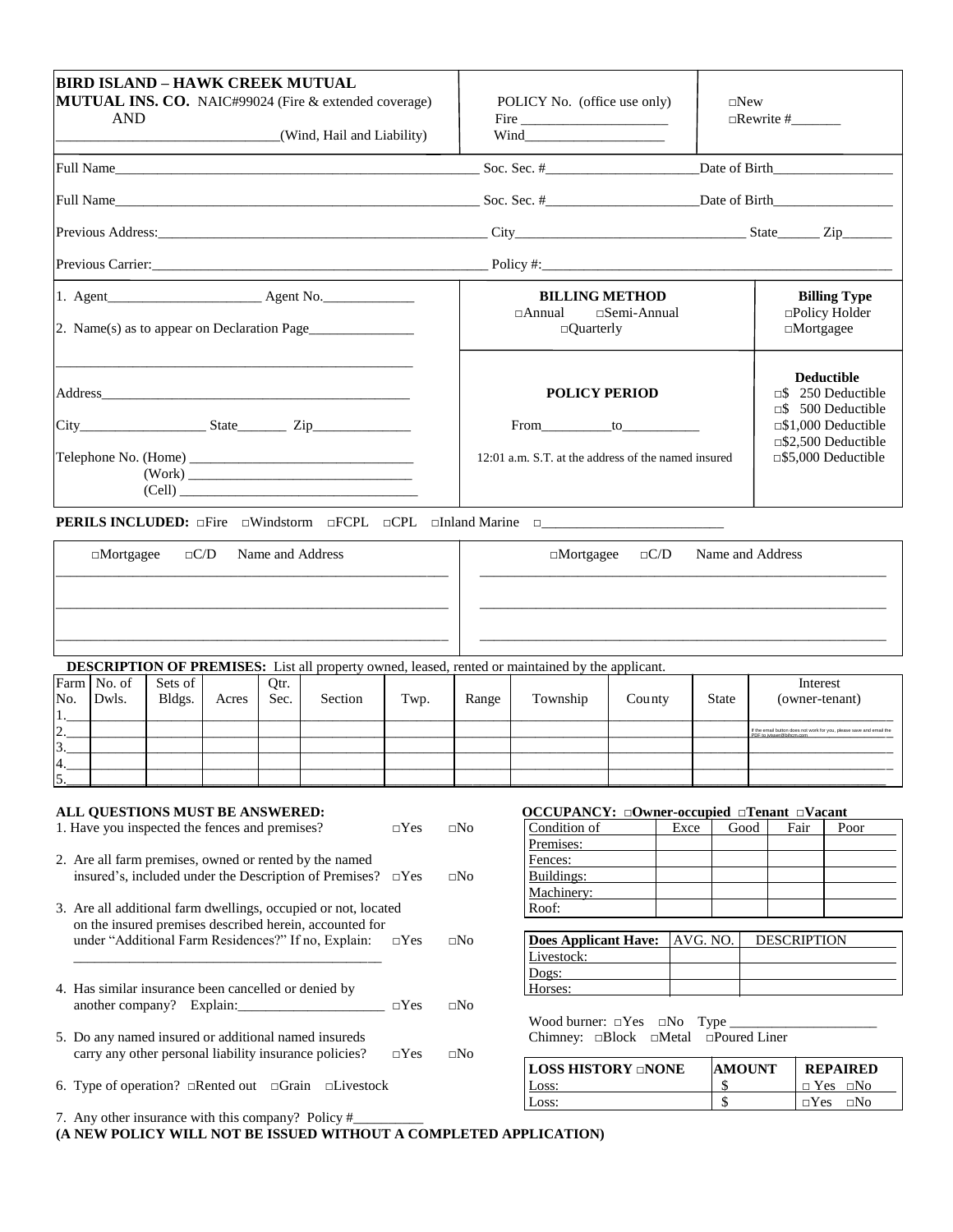### **Class A-1 Dwelling – 50% HPP, 20% ILC Class G Farm Barns, Buildings & Installed Equip.**

| Year built Dimensions X                                                                                | (Buildings must be of superior condition to qualify for G-1<br>and used for their intended purpose.)                                                                                                                                                                                                                                                                                                                                                                                                                                                                                                                                       |                        |                       |                  |
|--------------------------------------------------------------------------------------------------------|--------------------------------------------------------------------------------------------------------------------------------------------------------------------------------------------------------------------------------------------------------------------------------------------------------------------------------------------------------------------------------------------------------------------------------------------------------------------------------------------------------------------------------------------------------------------------------------------------------------------------------------------|------------------------|-----------------------|------------------|
|                                                                                                        | <b>COLLAPSE INCLUDED ON G-1 &amp; G-2 ONLY</b>                                                                                                                                                                                                                                                                                                                                                                                                                                                                                                                                                                                             |                        |                       |                  |
| <b>UPDATES:</b><br>Yes<br>$\overline{N_{0}}$<br>Year                                                   |                                                                                                                                                                                                                                                                                                                                                                                                                                                                                                                                                                                                                                            |                        |                       |                  |
| Roof<br>Plumbing                                                                                       | Amount Item/Description                                                                                                                                                                                                                                                                                                                                                                                                                                                                                                                                                                                                                    |                        | $G-1$ $G-2$ $G-3$     |                  |
| Electrical                                                                                             | $s$ X X<br>$\frac{1}{1}$ $\frac{1}{1}$ $\frac{1}{1}$ $\frac{1}{1}$ $\frac{1}{1}$ $\frac{1}{1}$ $\frac{1}{1}$ $\frac{1}{1}$ $\frac{1}{1}$ $\frac{1}{1}$ $\frac{1}{1}$ $\frac{1}{1}$ $\frac{1}{1}$ $\frac{1}{1}$ $\frac{1}{1}$ $\frac{1}{1}$ $\frac{1}{1}$ $\frac{1}{1}$ $\frac{1}{1}$ $\frac{1}{1}$ $\frac{1}{1}$ $\frac{1}{1}$                                                                                                                                                                                                                                                                                                             | $\Box$<br>$\Box$       | $\Box$<br>$\Box$      | $\Box$<br>$\Box$ |
|                                                                                                        | $$$ X X                                                                                                                                                                                                                                                                                                                                                                                                                                                                                                                                                                                                                                    | $\Box$                 | $\Box$                | $\Box$           |
| Amount                                                                                                 | $\frac{1}{1}$ $\frac{1}{1}$ $\frac{1}{1}$ $\frac{1}{1}$ $\frac{1}{1}$ $\frac{1}{1}$ $\frac{1}{1}$ $\frac{1}{1}$ $\frac{1}{1}$ $\frac{1}{1}$ $\frac{1}{1}$ $\frac{1}{1}$ $\frac{1}{1}$ $\frac{1}{1}$ $\frac{1}{1}$ $\frac{1}{1}$ $\frac{1}{1}$ $\frac{1}{1}$ $\frac{1}{1}$ $\frac{1}{1}$ $\frac{1}{1}$ $\frac{1}{1}$                                                                                                                                                                                                                                                                                                                        | $\Box$                 | $\Box$                | $\Box$           |
| $\frac{1}{2}$ Dwelling – Coverage "A"                                                                  | $\frac{1}{1}$ $\frac{1}{1}$ $\frac{1}{1}$ $\frac{1}{1}$ $\frac{1}{1}$ $\frac{1}{1}$ $\frac{1}{1}$ $\frac{1}{1}$ $\frac{1}{1}$ $\frac{1}{1}$ $\frac{1}{1}$ $\frac{1}{1}$ $\frac{1}{1}$ $\frac{1}{1}$ $\frac{1}{1}$ $\frac{1}{1}$ $\frac{1}{1}$ $\frac{1}{1}$ $\frac{1}{1}$ $\frac{1}{1}$ $\frac{1}{1}$ $\frac{1}{1}$                                                                                                                                                                                                                                                                                                                        | $\Box$                 | $\Box$                | $\Box$           |
| □Basic/ACV □Broad/ACV □Special/RC                                                                      | $\frac{1}{1}$ $\frac{1}{1}$ $\frac{1}{1}$ $\frac{1}{1}$ $\frac{1}{1}$ $\frac{1}{1}$ $\frac{1}{1}$ $\frac{1}{1}$ $\frac{1}{1}$ $\frac{1}{1}$ $\frac{1}{1}$ $\frac{1}{1}$ $\frac{1}{1}$ $\frac{1}{1}$ $\frac{1}{1}$ $\frac{1}{1}$ $\frac{1}{1}$ $\frac{1}{1}$ $\frac{1}{1}$ $\frac{1}{1}$ $\frac{1}{1}$ $\frac{1}{1}$                                                                                                                                                                                                                                                                                                                        | $\Box$                 | $\Box$                | $\Box$           |
|                                                                                                        | $\frac{1}{1}$ $\frac{1}{1}$ $\frac{1}{1}$ $\frac{1}{1}$ $\frac{1}{1}$ $\frac{1}{1}$ $\frac{1}{1}$ $\frac{1}{1}$ $\frac{1}{1}$ $\frac{1}{1}$ $\frac{1}{1}$ $\frac{1}{1}$ $\frac{1}{1}$ $\frac{1}{1}$ $\frac{1}{1}$ $\frac{1}{1}$ $\frac{1}{1}$ $\frac{1}{1}$ $\frac{1}{1}$ $\frac{1}{1}$ $\frac{1}{1}$ $\frac{1}{1}$                                                                                                                                                                                                                                                                                                                        | $\Box$                 | $\Box$                | $\Box$           |
| □ACV □Replacement Cost □Special Form<br>\$ ____________ Increase In Living Costs - Coverage "D"        | $\frac{1}{1}$ $\frac{1}{1}$ $\frac{1}{1}$ $\frac{1}{1}$ $\frac{1}{1}$ $\frac{1}{1}$ $\frac{1}{1}$ $\frac{1}{1}$ $\frac{1}{1}$ $\frac{1}{1}$ $\frac{1}{1}$ $\frac{1}{1}$ $\frac{1}{1}$ $\frac{1}{1}$ $\frac{1}{1}$ $\frac{1}{1}$ $\frac{1}{1}$ $\frac{1}{1}$ $\frac{1}{1}$ $\frac{1}{1}$ $\frac{1}{1}$ $\frac{1}{1}$                                                                                                                                                                                                                                                                                                                        | $\Box$                 | $\Box$                | $\Box$           |
|                                                                                                        | $\frac{1}{1}$ $\frac{1}{1}$ $\frac{1}{1}$ $\frac{1}{1}$ $\frac{1}{1}$ $\frac{1}{1}$ $\frac{1}{1}$ $\frac{1}{1}$ $\frac{1}{1}$ $\frac{1}{1}$ $\frac{1}{1}$ $\frac{1}{1}$ $\frac{1}{1}$ $\frac{1}{1}$ $\frac{1}{1}$ $\frac{1}{1}$ $\frac{1}{1}$ $\frac{1}{1}$ $\frac{1}{1}$ $\frac{1}{1}$ $\frac{1}{1}$ $\frac{1}{1}$<br>$\frac{1}{1}$                                                                                                                                                                                                                                                                                                       | $\Box$<br>$\Box$       | $\Box$<br>$\Box$      | $\Box$<br>$\Box$ |
| \$<br>Increased water/sewer backup (\$25,000 max.)                                                     | $\frac{1}{1}$ $\frac{1}{1}$ $\frac{1}{1}$ $\frac{1}{1}$ $\frac{1}{1}$ $\frac{1}{1}$ $\frac{1}{1}$ $\frac{1}{1}$ $\frac{1}{1}$ $\frac{1}{1}$ $\frac{1}{1}$ $\frac{1}{1}$ $\frac{1}{1}$ $\frac{1}{1}$ $\frac{1}{1}$ $\frac{1}{1}$ $\frac{1}{1}$ $\frac{1}{1}$ $\frac{1}{1}$ $\frac{1}{1}$ $\frac{1}{1}$ $\frac{1}{1}$                                                                                                                                                                                                                                                                                                                        | $\Box$                 | $\Box$                | $\Box$           |
|                                                                                                        | $\frac{1}{1}$ $\frac{1}{1}$ $\frac{1}{1}$ $\frac{1}{1}$ $\frac{1}{1}$ $\frac{1}{1}$ $\frac{1}{1}$ $\frac{1}{1}$ $\frac{1}{1}$ $\frac{1}{1}$ $\frac{1}{1}$ $\frac{1}{1}$ $\frac{1}{1}$ $\frac{1}{1}$ $\frac{1}{1}$ $\frac{1}{1}$ $\frac{1}{1}$ $\frac{1}{1}$ $\frac{1}{1}$ $\frac{1}{1}$ $\frac{1}{1}$ $\frac{1}{1}$                                                                                                                                                                                                                                                                                                                        | $\Box$                 | $\Box$                | $\Box$           |
| <b>Class A-2 Dwelling/Rental, Personal Property</b>                                                    | $\frac{1}{1}$ $\frac{1}{1}$ $\frac{1}{1}$ $\frac{1}{1}$ $\frac{1}{1}$ $\frac{1}{1}$ $\frac{1}{1}$ $\frac{1}{1}$ $\frac{1}{1}$ $\frac{1}{1}$ $\frac{1}{1}$ $\frac{1}{1}$ $\frac{1}{1}$ $\frac{1}{1}$ $\frac{1}{1}$ $\frac{1}{1}$ $\frac{1}{1}$ $\frac{1}{1}$ $\frac{1}{1}$ $\frac{1}{1}$ $\frac{1}{1}$ $\frac{1}{1}$                                                                                                                                                                                                                                                                                                                        | $\Box$                 | $\Box$                | $\Box$           |
|                                                                                                        | $\frac{1}{1}$ $\frac{1}{1}$ $\frac{1}{1}$ $\frac{1}{1}$ $\frac{1}{1}$ $\frac{1}{1}$ $\frac{1}{1}$ $\frac{1}{1}$ $\frac{1}{1}$ $\frac{1}{1}$ $\frac{1}{1}$ $\frac{1}{1}$ $\frac{1}{1}$ $\frac{1}{1}$ $\frac{1}{1}$ $\frac{1}{1}$ $\frac{1}{1}$ $\frac{1}{1}$ $\frac{1}{1}$ $\frac{1}{1}$ $\frac{1}{1}$ $\frac{1}{1}$                                                                                                                                                                                                                                                                                                                        | $\Box$                 | $\Box$                | $\Box$           |
| Amount                                                                                                 | $\frac{1}{1}$ $\frac{1}{1}$ $\frac{1}{1}$ $\frac{1}{1}$ $\frac{1}{1}$ $\frac{1}{1}$ $\frac{1}{1}$ $\frac{1}{1}$ $\frac{1}{1}$ $\frac{1}{1}$ $\frac{1}{1}$ $\frac{1}{1}$ $\frac{1}{1}$ $\frac{1}{1}$ $\frac{1}{1}$ $\frac{1}{1}$ $\frac{1}{1}$ $\frac{1}{1}$ $\frac{1}{1}$ $\frac{1}{1}$ $\frac{1}{1}$ $\frac{1}{1}$                                                                                                                                                                                                                                                                                                                        | $\Box$                 | $\Box$                | □                |
| $\frac{1}{2}$ Dwelling # __ - Coverage "A"<br>$\Box$ Basic/ACV (all rentals) $\Box$ Broad/ACV          | $\frac{1}{1}$ $\frac{1}{1}$ $\frac{1}{1}$ $\frac{1}{1}$ $\frac{1}{1}$ $\frac{1}{1}$ $\frac{1}{1}$ $\frac{1}{1}$ $\frac{1}{1}$ $\frac{1}{1}$ $\frac{1}{1}$ $\frac{1}{1}$ $\frac{1}{1}$ $\frac{1}{1}$ $\frac{1}{1}$ $\frac{1}{1}$ $\frac{1}{1}$ $\frac{1}{1}$ $\frac{1}{1}$ $\frac{1}{1}$ $\frac{1}{1}$ $\frac{1}{1}$                                                                                                                                                                                                                                                                                                                        | $\Box$                 | $\Box$                | $\Box$           |
|                                                                                                        | $\frac{1}{1}$ $\frac{1}{1}$ $\frac{1}{1}$ $\frac{1}{1}$ $\frac{1}{1}$ $\frac{1}{1}$ $\frac{1}{1}$ $\frac{1}{1}$ $\frac{1}{1}$ $\frac{1}{1}$ $\frac{1}{1}$ $\frac{1}{1}$ $\frac{1}{1}$ $\frac{1}{1}$ $\frac{1}{1}$ $\frac{1}{1}$ $\frac{1}{1}$ $\frac{1}{1}$ $\frac{1}{1}$ $\frac{1}{1}$ $\frac{1}{1}$ $\frac{1}{1}$                                                                                                                                                                                                                                                                                                                        | $\Box$                 | $\Box$                | $\Box$           |
| □Basic/ACV □Broad/ACV                                                                                  | $\frac{1}{1}$ $\frac{1}{1}$ $\frac{1}{1}$ $\frac{1}{1}$ $\frac{1}{1}$ $\frac{1}{1}$ $\frac{1}{1}$ $\frac{1}{1}$ $\frac{1}{1}$ $\frac{1}{1}$ $\frac{1}{1}$ $\frac{1}{1}$ $\frac{1}{1}$ $\frac{1}{1}$ $\frac{1}{1}$ $\frac{1}{1}$ $\frac{1}{1}$ $\frac{1}{1}$ $\frac{1}{1}$ $\frac{1}{1}$ $\frac{1}{1}$ $\frac{1}{1}$<br>$\frac{1}{1}$ $\frac{1}{1}$ $\frac{1}{1}$ $\frac{1}{1}$ $\frac{1}{1}$ $\frac{1}{1}$ $\frac{1}{1}$ $\frac{1}{1}$ $\frac{1}{1}$ $\frac{1}{1}$ $\frac{1}{1}$ $\frac{1}{1}$ $\frac{1}{1}$ $\frac{1}{1}$ $\frac{1}{1}$ $\frac{1}{1}$ $\frac{1}{1}$ $\frac{1}{1}$ $\frac{1}{1}$ $\frac{1}{1}$ $\frac{1}{1}$ $\frac{1}{1}$ | $\Box$<br>$\Box$       | $\Box$<br>$\Box$      | $\Box$<br>$\Box$ |
| \$ ____________ Increase In Living Costs - Coverage "D"                                                | $s$ X X                                                                                                                                                                                                                                                                                                                                                                                                                                                                                                                                                                                                                                    | $\Box$                 | $\Box$                | $\Box$           |
| \$_______________________ Loss of Rents – Coverage "D"                                                 | $\frac{1}{1}$                                                                                                                                                                                                                                                                                                                                                                                                                                                                                                                                                                                                                              | $\Box$                 | $\Box$                | $\Box$           |
|                                                                                                        | $\frac{1}{1}$                                                                                                                                                                                                                                                                                                                                                                                                                                                                                                                                                                                                                              | $\Box$                 | $\Box$                | $\Box$           |
| Class A-3 Mobile Homes - ACV Only                                                                      | $\frac{1}{2}$                                                                                                                                                                                                                                                                                                                                                                                                                                                                                                                                                                                                                              | $\mathbf{X}$<br>$\Box$ | $\Box$<br>90% 50% 25% | $\Box$           |
| $\Box$ Piers $\Box$ Basement $\Box$ Continuous Foundation<br>Amount                                    |                                                                                                                                                                                                                                                                                                                                                                                                                                                                                                                                                                                                                                            |                        | RC RC ACV             |                  |
| $\frac{\$}{\$}$ Mobile home $\frac{X}{\$}$ Year Cov "A"<br>Frame additions $\frac{X}{\$}$ Cov. "A"     | <b>Class H Portable Buildings/Hazards</b><br>Not qualifying for Class G                                                                                                                                                                                                                                                                                                                                                                                                                                                                                                                                                                    |                        |                       |                  |
| $\Box Basic/ACV$ (all rentals) $\Box Broad/ACV$                                                        | Limited/ACV                                                                                                                                                                                                                                                                                                                                                                                                                                                                                                                                                                                                                                |                        |                       |                  |
|                                                                                                        | Amount Item/Description                                                                                                                                                                                                                                                                                                                                                                                                                                                                                                                                                                                                                    |                        |                       |                  |
| □Basic/ACV □Broad/ACV □Special/RC                                                                      | $\frac{1}{1}$ $\frac{1}{1}$ $\frac{1}{1}$ $\frac{1}{1}$ $\frac{1}{1}$ $\frac{1}{1}$ $\frac{1}{1}$ $\frac{1}{1}$ $\frac{1}{1}$ $\frac{1}{1}$ $\frac{1}{1}$ $\frac{1}{1}$ $\frac{1}{1}$ $\frac{1}{1}$ $\frac{1}{1}$ $\frac{1}{1}$ $\frac{1}{1}$ $\frac{1}{1}$ $\frac{1}{1}$ $\frac{1}{1}$ $\frac{1}{1}$ $\frac{1}{1}$                                                                                                                                                                                                                                                                                                                        |                        |                       |                  |
| \$ _____________ Increase In Living Costs - Coverage "D"<br>$\frac{1}{2}$ Loss of Rents – Coverage "D" | $\frac{1}{1}$ $\frac{1}{1}$ $\frac{1}{1}$ $\frac{1}{1}$ $\frac{1}{1}$ $\frac{1}{1}$ $\frac{1}{1}$ $\frac{1}{1}$ $\frac{1}{1}$ $\frac{1}{1}$ $\frac{1}{1}$ $\frac{1}{1}$ $\frac{1}{1}$ $\frac{1}{1}$ $\frac{1}{1}$ $\frac{1}{1}$ $\frac{1}{1}$ $\frac{1}{1}$ $\frac{1}{1}$ $\frac{1}{1}$ $\frac{1}{1}$ $\frac{1}{1}$<br>$\frac{1}{1}$ $\frac{1}{1}$ $\frac{1}{1}$ $\frac{1}{1}$ $\frac{1}{1}$ $\frac{1}{1}$ $\frac{1}{1}$ $\frac{1}{1}$ $\frac{1}{1}$ $\frac{1}{1}$ $\frac{1}{1}$ $\frac{1}{1}$ $\frac{1}{1}$ $\frac{1}{1}$ $\frac{1}{1}$ $\frac{1}{1}$ $\frac{1}{1}$ $\frac{1}{1}$ $\frac{1}{1}$ $\frac{1}{1}$ $\frac{1}{1}$ $\frac{1}{1}$ |                        |                       |                  |
| <b>Class E Scheduled Farm Personal Property</b>                                                        | <b>Miscellaneous/Commercial Property</b>                                                                                                                                                                                                                                                                                                                                                                                                                                                                                                                                                                                                   |                        |                       |                  |
|                                                                                                        |                                                                                                                                                                                                                                                                                                                                                                                                                                                                                                                                                                                                                                            |                        |                       |                  |
| Amount                                                                                                 | Amount Item/Description                                                                                                                                                                                                                                                                                                                                                                                                                                                                                                                                                                                                                    | Br <sub>1</sub>        | <b>Ba</b> Ltd         |                  |
| \$                                                                                                     | $\frac{1}{1}$ $\frac{1}{1}$ $\frac{1}{1}$ $\frac{1}{1}$ $\frac{1}{1}$ $\frac{1}{1}$ $\frac{1}{1}$ $\frac{1}{1}$ $\frac{1}{1}$ $\frac{1}{1}$ $\frac{1}{1}$ $\frac{1}{1}$ $\frac{1}{1}$ $\frac{1}{1}$ $\frac{1}{1}$ $\frac{1}{1}$ $\frac{1}{1}$ $\frac{1}{1}$ $\frac{1}{1}$ $\frac{1}{1}$ $\frac{1}{1}$ $\frac{1}{1}$                                                                                                                                                                                                                                                                                                                        | $\Box$                 | $\square$             | $\Box$           |
|                                                                                                        | $\frac{1}{1}$ $\frac{1}{1}$ $\frac{1}{1}$ $\frac{1}{1}$ $\frac{1}{1}$ $\frac{1}{1}$ $\frac{1}{1}$ $\frac{1}{1}$ $\frac{1}{1}$ $\frac{1}{1}$ $\frac{1}{1}$ $\frac{1}{1}$ $\frac{1}{1}$ $\frac{1}{1}$ $\frac{1}{1}$ $\frac{1}{1}$ $\frac{1}{1}$ $\frac{1}{1}$ $\frac{1}{1}$ $\frac{1}{1}$ $\frac{1}{1}$ $\frac{1}{1}$                                                                                                                                                                                                                                                                                                                        | $\Box$<br>$\Box$       | $\Box$                | $\Box$           |
| $\frac{1}{2}$                                                                                          | $\frac{1}{1}$ $\frac{1}{1}$ $\frac{1}{1}$ $\frac{1}{1}$ $\frac{1}{1}$ $\frac{1}{1}$ $\frac{1}{1}$ $\frac{1}{1}$ $\frac{1}{1}$ $\frac{1}{1}$ $\frac{1}{1}$ $\frac{1}{1}$ $\frac{1}{1}$ $\frac{1}{1}$ $\frac{1}{1}$ $\frac{1}{1}$ $\frac{1}{1}$ $\frac{1}{1}$ $\frac{1}{1}$ $\frac{1}{1}$ $\frac{1}{1}$ $\frac{1}{1}$                                                                                                                                                                                                                                                                                                                        |                        | $\Box$                |                  |
|                                                                                                        | <b>Additional Coverages</b>                                                                                                                                                                                                                                                                                                                                                                                                                                                                                                                                                                                                                |                        |                       |                  |
| <b>Class F Unscheduled Farm Personal Property</b>                                                      |                                                                                                                                                                                                                                                                                                                                                                                                                                                                                                                                                                                                                                            |                        |                       |                  |
| (\$25,000 Minimum)                                                                                     | Amount                                                                                                                                                                                                                                                                                                                                                                                                                                                                                                                                                                                                                                     |                        |                       |                  |
|                                                                                                        | \$<br><u>Intervision</u> of the department service total                                                                                                                                                                                                                                                                                                                                                                                                                                                                                                                                                                                   |                        |                       |                  |
| Amount                                                                                                 | \$_______ aDebris removal                                                                                                                                                                                                                                                                                                                                                                                                                                                                                                                                                                                                                  |                        |                       |                  |
| \$                                                                                                     | \$________ aSubmersible pump                                                                                                                                                                                                                                                                                                                                                                                                                                                                                                                                                                                                               |                        |                       |                  |
|                                                                                                        |                                                                                                                                                                                                                                                                                                                                                                                                                                                                                                                                                                                                                                            |                        |                       |                  |
| $From \_\_ To \_\_$                                                                                    | \$______ aLivestock confinement<br>(separate application required)                                                                                                                                                                                                                                                                                                                                                                                                                                                                                                                                                                         |                        |                       |                  |
| $\frac{1}{2}$ Farm Extra Expense                                                                       | $\frac{1}{2}$ Other                                                                                                                                                                                                                                                                                                                                                                                                                                                                                                                                                                                                                        |                        |                       |                  |
| No<br>Yes                                                                                              |                                                                                                                                                                                                                                                                                                                                                                                                                                                                                                                                                                                                                                            |                        |                       |                  |
| $\Box$ Special Form on Farm Machinery<br>$\Box$                                                        | List any increases to optional coverages                                                                                                                                                                                                                                                                                                                                                                                                                                                                                                                                                                                                   |                        |                       |                  |
| $\Box$ Non-Depreciation of Repairs<br>$\Box$                                                           | $\frac{\text{S}}{\text{S}}$ Item                                                                                                                                                                                                                                                                                                                                                                                                                                                                                                                                                                                                           |                        |                       |                  |
| Blizzard - Livestock<br>$\Box$<br>$\Box$                                                               | $\frac{1}{2}$ Item                                                                                                                                                                                                                                                                                                                                                                                                                                                                                                                                                                                                                         |                        |                       |                  |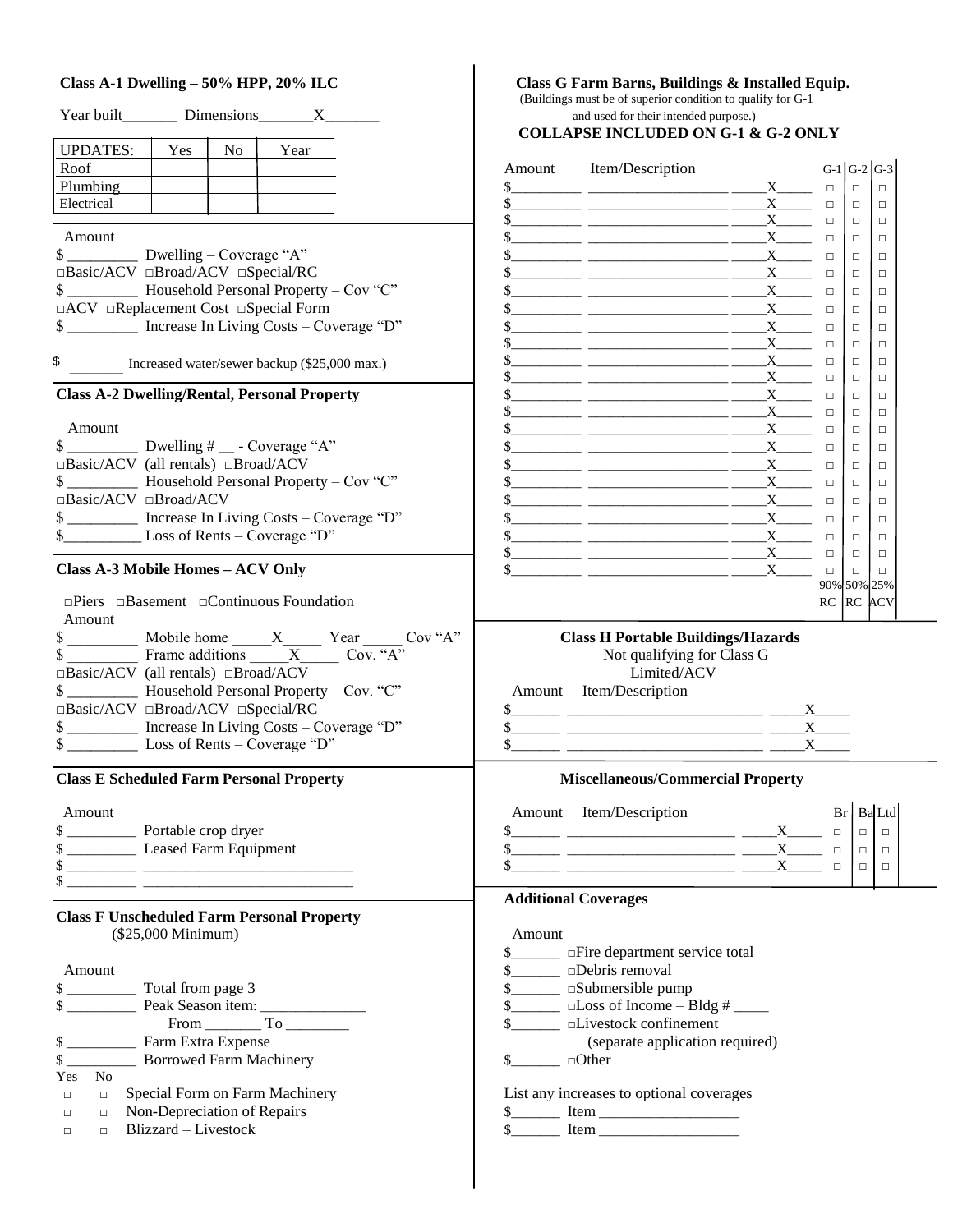### **FARM PERSONAL PROPERTY**

# **Coverage E Coverage F Coverage F**

## □ SCHEDULED FARM PERSONAL PROPERTY □ UNSCHEDULED FARM PERSONAL PROPERTY

| #<br>Description                                                                                                                                                                                                               |                     | Value                                                       | $\#$ and $\#$<br>Description                                                                                                                                                                                                         | Value  | $\#$ and $\#$<br>Description                                                                                                                                                                                                                                                                                                                                 |
|--------------------------------------------------------------------------------------------------------------------------------------------------------------------------------------------------------------------------------|---------------------|-------------------------------------------------------------|--------------------------------------------------------------------------------------------------------------------------------------------------------------------------------------------------------------------------------------|--------|--------------------------------------------------------------------------------------------------------------------------------------------------------------------------------------------------------------------------------------------------------------------------------------------------------------------------------------------------------------|
| *LIVESTOCK*                                                                                                                                                                                                                    |                     |                                                             |                                                                                                                                                                                                                                      |        | 549 Hay Rack W/Trailer                                                                                                                                                                                                                                                                                                                                       |
| 101 Dairy-Stock Cows @                                                                                                                                                                                                         |                     | s                                                           |                                                                                                                                                                                                                                      |        | 550 Hay Rack W/Trailer                                                                                                                                                                                                                                                                                                                                       |
| 102 Heifers                                                                                                                                                                                                                    | $\omega$            | $\sim$                                                      |                                                                                                                                                                                                                                      |        |                                                                                                                                                                                                                                                                                                                                                              |
| 103 Calves                                                                                                                                                                                                                     |                     | $\overline{\omega}$ $\overline{\omega}$ $\overline{\omega}$ | 509 Combine # 2 $\frac{\text{S}}{\text{S}}$                                                                                                                                                                                          |        | 552 Round Bale Grinder                                                                                                                                                                                                                                                                                                                                       |
|                                                                                                                                                                                                                                |                     | s                                                           |                                                                                                                                                                                                                                      | s      | 553 Feed Grinder/Mixer                                                                                                                                                                                                                                                                                                                                       |
|                                                                                                                                                                                                                                |                     | $\sim$                                                      |                                                                                                                                                                                                                                      |        | 554                                                                                                                                                                                                                                                                                                                                                          |
| $107$ $@$ $@$                                                                                                                                                                                                                  |                     | $\frac{\text{S}}{\text{S}}$                                 |                                                                                                                                                                                                                                      |        | 555 Manure Spreader                                                                                                                                                                                                                                                                                                                                          |
|                                                                                                                                                                                                                                | $\overline{\omega}$ | s                                                           | 513 Header Trailer<br>S                                                                                                                                                                                                              |        | 556 Manure Tank W/Pump                                                                                                                                                                                                                                                                                                                                       |
| $124 \underline{\hspace{2cm}}$                                                                                                                                                                                                 | $\omega$            | s                                                           | 514 Port. Auger #1                                                                                                                                                                                                                   | s      | 557 Machinery Trailer (Unlic)                                                                                                                                                                                                                                                                                                                                |
| $141$ Sows $\qquad \qquad \qquad \omega \qquad \qquad$ \$                                                                                                                                                                      |                     |                                                             |                                                                                                                                                                                                                                      |        | 558                                                                                                                                                                                                                                                                                                                                                          |
| 142 Boars                                                                                                                                                                                                                      |                     | $@$ $$$                                                     |                                                                                                                                                                                                                                      |        | 559 Silage Wagon W/Trailer                                                                                                                                                                                                                                                                                                                                   |
|                                                                                                                                                                                                                                |                     |                                                             |                                                                                                                                                                                                                                      |        | 560 Silage Wagon W/Trailer                                                                                                                                                                                                                                                                                                                                   |
|                                                                                                                                                                                                                                |                     | s                                                           | 518 Vaculator Summary Strategy Strategy and Strategy Strategy Strategy Strategy Strategy Strategy Strategy Strategy Strategy Strategy Strategy Strategy Strategy Strategy Strategy Strategy Strategy Strategy Strategy Strateg       |        | 561 Silage Harvester                                                                                                                                                                                                                                                                                                                                         |
|                                                                                                                                                                                                                                |                     | $\sim$                                                      |                                                                                                                                                                                                                                      |        | 562 Silo Silage Blower                                                                                                                                                                                                                                                                                                                                       |
| $\overline{150}$ Horses $\overline{\qquad \qquad}$ $\overline{\qquad \qquad}$ $\overline{\qquad \qquad}$ $\overline{\qquad \qquad}$                                                                                            |                     |                                                             |                                                                                                                                                                                                                                      |        | 563                                                                                                                                                                                                                                                                                                                                                          |
|                                                                                                                                                                                                                                |                     |                                                             |                                                                                                                                                                                                                                      |        | 564 Snow Blower                                                                                                                                                                                                                                                                                                                                              |
|                                                                                                                                                                                                                                |                     |                                                             |                                                                                                                                                                                                                                      |        | 565 Lawn Tractor/Mower                                                                                                                                                                                                                                                                                                                                       |
|                                                                                                                                                                                                                                |                     |                                                             |                                                                                                                                                                                                                                      |        | 566 Rotary Tiller                                                                                                                                                                                                                                                                                                                                            |
|                                                                                                                                                                                                                                |                     |                                                             |                                                                                                                                                                                                                                      |        | 570 Sprayer - Bander                                                                                                                                                                                                                                                                                                                                         |
| 163 Vet Supplies<br><u>S</u>                                                                                                                                                                                                   |                     |                                                             |                                                                                                                                                                                                                                      |        | 571 Sprayer - Crop                                                                                                                                                                                                                                                                                                                                           |
| 198 Post Hole Digger<br>199 Fencing Materials 5                                                                                                                                                                                |                     |                                                             |                                                                                                                                                                                                                                      |        | 572 Sprayer Saddle Tanks                                                                                                                                                                                                                                                                                                                                     |
|                                                                                                                                                                                                                                |                     |                                                             |                                                                                                                                                                                                                                      |        | 573 Sprayer Tank & Trailer                                                                                                                                                                                                                                                                                                                                   |
| *HAY, STRAW & FODDER*                                                                                                                                                                                                          |                     |                                                             |                                                                                                                                                                                                                                      |        | 574 Misc. Sprayer Equipment                                                                                                                                                                                                                                                                                                                                  |
|                                                                                                                                                                                                                                |                     |                                                             |                                                                                                                                                                                                                                      |        | 575 Weed Bar/Buggy                                                                                                                                                                                                                                                                                                                                           |
| 302 Round Bales<br>$\overline{\text{203 S}}$ Silage/Haylage $\overline{\text{204 S}}$                                                                                                                                          |                     |                                                             |                                                                                                                                                                                                                                      |        |                                                                                                                                                                                                                                                                                                                                                              |
|                                                                                                                                                                                                                                |                     |                                                             |                                                                                                                                                                                                                                      |        |                                                                                                                                                                                                                                                                                                                                                              |
| 304 Straw 5                                                                                                                                                                                                                    |                     |                                                             |                                                                                                                                                                                                                                      |        | 581 Fuel Oil & Grease                                                                                                                                                                                                                                                                                                                                        |
| 305                                                                                                                                                                                                                            |                     | s                                                           | 533 Disk <u>Samuel Samuel Samuel Samuel Samuel Samuel Samuel Samuel Samuel Samuel Samuel Samuel Samuel Samuel Samuel Samuel Samuel Samuel Samuel Samuel Samuel Samuel Samuel Samuel Samuel Samuel Samuel San San San San San San</u> |        | 582 Fuel Tanks W/Pumps                                                                                                                                                                                                                                                                                                                                       |
| *GRAIN, FEED, SUPPLIES*                                                                                                                                                                                                        |                     |                                                             | $534 \text{ Drag}$ \$                                                                                                                                                                                                                |        | 583 Propane Tanks                                                                                                                                                                                                                                                                                                                                            |
| 401 Corn $@$ \$                                                                                                                                                                                                                |                     |                                                             |                                                                                                                                                                                                                                      |        |                                                                                                                                                                                                                                                                                                                                                              |
| $402$ Soybeans $@$ \$                                                                                                                                                                                                          |                     |                                                             |                                                                                                                                                                                                                                      |        |                                                                                                                                                                                                                                                                                                                                                              |
| $405$ Misc. Grain $@$ $§$                                                                                                                                                                                                      |                     |                                                             |                                                                                                                                                                                                                                      |        | 586 Tiling Laser                                                                                                                                                                                                                                                                                                                                             |
|                                                                                                                                                                                                                                |                     |                                                             |                                                                                                                                                                                                                                      |        | 587 Misc. Tiling Eq.                                                                                                                                                                                                                                                                                                                                         |
| 406<br>407 Commercial Feed<br>5                                                                                                                                                                                                |                     |                                                             |                                                                                                                                                                                                                                      |        |                                                                                                                                                                                                                                                                                                                                                              |
|                                                                                                                                                                                                                                |                     |                                                             |                                                                                                                                                                                                                                      |        | 591<br>and the control of the control of the control of                                                                                                                                                                                                                                                                                                      |
|                                                                                                                                                                                                                                |                     |                                                             |                                                                                                                                                                                                                                      | $\sim$ | 592 Misc. Equipment                                                                                                                                                                                                                                                                                                                                          |
| 410 Seed<br>411 Farm Chemicals 5                                                                                                                                                                                               |                     |                                                             | 542 Gravity Wagon W/Trailer <u>S</u>                                                                                                                                                                                                 |        | 599 — 100                                                                                                                                                                                                                                                                                                                                                    |
| *MACHINERY & EQUIPMENT*                                                                                                                                                                                                        |                     |                                                             |                                                                                                                                                                                                                                      |        | *TOOLS 10% BLKT. MIN.*                                                                                                                                                                                                                                                                                                                                       |
| 501 Tractor Model                                                                                                                                                                                                              |                     |                                                             |                                                                                                                                                                                                                                      |        | 601 Shop Tools & Equip.                                                                                                                                                                                                                                                                                                                                      |
| 502 Tractor Model Service Services Services Services Services Services Services Services Services Services Services Services Services Services Services Services Services Services Services Services Services Services Service |                     |                                                             |                                                                                                                                                                                                                                      |        | 602 Spare Duals                                                                                                                                                                                                                                                                                                                                              |
| 503 Tractor Model 503                                                                                                                                                                                                          |                     |                                                             | 546 Round Baler 546 Round Baler                                                                                                                                                                                                      |        |                                                                                                                                                                                                                                                                                                                                                              |
| 504 Tractor Model                                                                                                                                                                                                              |                     |                                                             | 547 Hay Stacker                                                                                                                                                                                                                      |        | $604 \begin{tabular}{l} \hline \rule{0.2cm}{0.1cm} \rule{0.2cm}{0.1cm} \rule{0.2cm}{0.1cm} \rule{0.2cm}{0.1cm} \rule{0.2cm}{0.1cm} \rule{0.2cm}{0.1cm} \rule{0.2cm}{0.1cm} \rule{0.2cm}{0.1cm} \rule{0.2cm}{0.1cm} \rule{0.2cm}{0.1cm} \rule{0.2cm}{0.1cm} \rule{0.2cm}{0.1cm} \rule{0.2cm}{0.1cm} \rule{0.2cm}{0.1cm} \rule{0.2cm}{0.1cm} \rule{0.2cm}{0.1$ |
|                                                                                                                                                                                                                                |                     |                                                             |                                                                                                                                                                                                                                      |        |                                                                                                                                                                                                                                                                                                                                                              |

| #   | Description                                                                                                                                                                                                                                                                                                                                                                          | Value                       | $\#$ and $\#$<br>Description                     | Value                       |
|-----|--------------------------------------------------------------------------------------------------------------------------------------------------------------------------------------------------------------------------------------------------------------------------------------------------------------------------------------------------------------------------------------|-----------------------------|--------------------------------------------------|-----------------------------|
|     | *LIVESTOCK*                                                                                                                                                                                                                                                                                                                                                                          |                             | 506 Skid Loader Model \$                         |                             |
|     | 101 Dairy-Stock Cows @                                                                                                                                                                                                                                                                                                                                                               | $\sim$                      |                                                  |                             |
|     | 102 Heifers_______________@_                                                                                                                                                                                                                                                                                                                                                         | s                           |                                                  | s                           |
|     |                                                                                                                                                                                                                                                                                                                                                                                      |                             | $509$ Combine # $2 \overline{\qquad \qquad }$ \$ |                             |
|     |                                                                                                                                                                                                                                                                                                                                                                                      |                             | 510 Bean Head Model \$                           |                             |
|     |                                                                                                                                                                                                                                                                                                                                                                                      |                             |                                                  |                             |
|     |                                                                                                                                                                                                                                                                                                                                                                                      |                             | 512 GPS/Yield Monitors \$                        |                             |
|     |                                                                                                                                                                                                                                                                                                                                                                                      | s                           | 513 Header Trailer                               | s                           |
|     | $\overline{a}$ $\overline{a}$ $\overline{a}$ $\overline{a}$ $\overline{a}$ $\overline{a}$ $\overline{a}$ $\overline{a}$ $\overline{a}$ $\overline{a}$ $\overline{a}$ $\overline{a}$ $\overline{a}$ $\overline{a}$ $\overline{a}$ $\overline{a}$ $\overline{a}$ $\overline{a}$ $\overline{a}$ $\overline{a}$ $\overline{a}$ $\overline{a}$ $\overline{a}$ $\overline{a}$ $\overline{$ |                             |                                                  |                             |
|     |                                                                                                                                                                                                                                                                                                                                                                                      |                             | 515 Port. Auger #2                               | s                           |
|     |                                                                                                                                                                                                                                                                                                                                                                                      | s                           | 516 Port. Auger #3                               | $\sim$                      |
|     |                                                                                                                                                                                                                                                                                                                                                                                      |                             |                                                  |                             |
|     | 144 Butcher Hogs 0 \$<br>145 0 0 \$                                                                                                                                                                                                                                                                                                                                                  |                             |                                                  | s                           |
|     |                                                                                                                                                                                                                                                                                                                                                                                      |                             | 519 Elevator/Belt Conveyor<br>\$                 |                             |
|     | 150 Horses $\qquad \qquad \textcircled{a} \qquad \qquad \textcircled{f}$                                                                                                                                                                                                                                                                                                             |                             |                                                  |                             |
|     |                                                                                                                                                                                                                                                                                                                                                                                      |                             |                                                  |                             |
|     |                                                                                                                                                                                                                                                                                                                                                                                      |                             |                                                  |                             |
| 161 |                                                                                                                                                                                                                                                                                                                                                                                      | $\frac{\text{S}}{\text{S}}$ |                                                  |                             |
|     | 162 Livestock Trailer (Unlic) \$                                                                                                                                                                                                                                                                                                                                                     |                             | 524 Beet Thinner                                 | s                           |
|     | 163 Vet Supplies<br>S                                                                                                                                                                                                                                                                                                                                                                |                             |                                                  |                             |
|     |                                                                                                                                                                                                                                                                                                                                                                                      |                             | 526 Corn/Bean Planter                            | s                           |
|     | 199 Fencing Materials \$                                                                                                                                                                                                                                                                                                                                                             |                             | 527 Planter Monitors                             | s                           |
|     | *HAY, STRAW & FODDER*                                                                                                                                                                                                                                                                                                                                                                |                             |                                                  | s                           |
|     |                                                                                                                                                                                                                                                                                                                                                                                      |                             | 529 Rock Picker<br>S                             |                             |
|     |                                                                                                                                                                                                                                                                                                                                                                                      | $s$                         |                                                  | s                           |
|     |                                                                                                                                                                                                                                                                                                                                                                                      |                             | 531 Plow                                         | s                           |
|     | $304$ Straw $\overline{\phantom{1}}$                                                                                                                                                                                                                                                                                                                                                 |                             | 532 Disk Plow/V-Ripper                           | s                           |
|     | $305 \underline{\hspace{1cm}} s \underline{\hspace{1cm}} s$                                                                                                                                                                                                                                                                                                                          |                             |                                                  | s                           |
|     | *GRAIN, FEED, SUPPLIES*                                                                                                                                                                                                                                                                                                                                                              |                             | 534 Drag \$                                      |                             |
|     |                                                                                                                                                                                                                                                                                                                                                                                      |                             | 535 Field Cultivator                             | s                           |
|     |                                                                                                                                                                                                                                                                                                                                                                                      |                             | 536 Field Cultivator                             | $\sim$                      |
|     | $405$ Misc. Grain $\qquad \qquad \qquad \qquad \qquad \qquad \qquad$                                                                                                                                                                                                                                                                                                                 |                             |                                                  |                             |
|     |                                                                                                                                                                                                                                                                                                                                                                                      |                             |                                                  |                             |
|     | 406<br>407 Commercial Feed<br>5                                                                                                                                                                                                                                                                                                                                                      |                             | 539 Multiweeder                                  | $\frac{1}{2}$               |
|     |                                                                                                                                                                                                                                                                                                                                                                                      |                             |                                                  |                             |
|     |                                                                                                                                                                                                                                                                                                                                                                                      |                             | 541 Rotary Hoe                                   | $S_{\perp}$ and $S_{\perp}$ |
|     | 411 Farm Chemicals 5                                                                                                                                                                                                                                                                                                                                                                 |                             | 542 Gravity Wagon W/Trailer \$                   |                             |
|     | *MACHINERY & EQUIPMENT*                                                                                                                                                                                                                                                                                                                                                              |                             | 543 GrainCart w/auger                            | $\sim$                      |
|     | 501 Tractor Model<br><u>S</u>                                                                                                                                                                                                                                                                                                                                                        |                             |                                                  | s                           |
|     |                                                                                                                                                                                                                                                                                                                                                                                      |                             |                                                  | s                           |
|     |                                                                                                                                                                                                                                                                                                                                                                                      |                             |                                                  |                             |
|     |                                                                                                                                                                                                                                                                                                                                                                                      |                             | 547 Hay Stacker<br><u>S</u>                      |                             |
|     | 505 Tractor & loader \$                                                                                                                                                                                                                                                                                                                                                              |                             | 548 Hay/Rotary Mower                             | $\sim$                      |
|     |                                                                                                                                                                                                                                                                                                                                                                                      |                             |                                                  |                             |

| #<br>Description                                                             | Value                       | Description<br>$\#$ and $\#$                                    | Value               | Description<br>$#$ and $*$          | Value               |
|------------------------------------------------------------------------------|-----------------------------|-----------------------------------------------------------------|---------------------|-------------------------------------|---------------------|
| $\mathbf{*LIVESTOCK*}$                                                       |                             | 506 Skid Loader Model                                           | $\mathbb{S}$        | 549 Hay Rack W/Trailer              |                     |
| 101 Dairy-Stock Cows @                                                       | $\frac{\text{S}}{\text{S}}$ |                                                                 |                     | 550 Hay Rack W/Trailer              | $\mathbb{S}$        |
| 102 Heifers @                                                                | $\sim$                      | $508$ Combine # 1                                               | $\frac{\sim}{\sim}$ |                                     | s                   |
|                                                                              |                             |                                                                 |                     | 552 Round Bale Grinder Summary 8    |                     |
|                                                                              | $\frac{1}{s}$               |                                                                 |                     |                                     |                     |
|                                                                              |                             | 511 Corn Head Model<br>S                                        |                     | 554                                 | s                   |
| $\overline{a}$<br>107                                                        | s                           |                                                                 |                     | 555 Manure Spreader                 | $\sim$              |
|                                                                              | s                           | 513 Header Trailer                                              | s                   |                                     |                     |
| $\frac{124 \text{ }}{ }$ $\frac{0 \text{ }}{2}$                              | s                           |                                                                 |                     |                                     |                     |
|                                                                              | s                           |                                                                 |                     | 558                                 |                     |
| 142 Boars<br>143 Feeder Pigs @                                               | s                           |                                                                 |                     |                                     |                     |
|                                                                              | s                           | $517$ Port. Auger #4                                            | $\sim$              |                                     |                     |
|                                                                              | S                           |                                                                 |                     | 561 Silage Harvester <u>S</u>       |                     |
| $\frac{145}{150 \text{ Horses}}$ $\frac{0}{0}$ $\frac{5}{5}$                 |                             | 519 Elevator/Belt Conveyor<br><u>S</u>                          |                     |                                     |                     |
|                                                                              |                             |                                                                 |                     |                                     |                     |
|                                                                              |                             |                                                                 |                     | 564 Snow Blower<br><u>S</u>         |                     |
|                                                                              |                             |                                                                 |                     |                                     |                     |
| 161                                                                          | s                           |                                                                 |                     | 566 Rotary Tiller                   | s                   |
| 162 Livestock Trailer (Unlic) \$                                             |                             | 524 Beet Thinner \$                                             |                     | 570 Sprayer – Bander                |                     |
| 163 Vet Supplies_                                                            |                             |                                                                 |                     |                                     |                     |
|                                                                              |                             | 525 Beet Planter <u>S</u><br>526 Corn/Bean Planter S            |                     | 572 Sprayer Saddle Tanks \$         |                     |
|                                                                              |                             |                                                                 |                     | 573 Sprayer Tank & Trailer<br>\$    |                     |
|                                                                              | *HAY, STRAW & FODDER*       | 528 Grain Drill <b>S</b>                                        |                     | 574 Misc. Sprayer Equipment         | $\frac{\sim}{\sim}$ |
|                                                                              |                             | 529 Rock Picker<br>S                                            |                     |                                     |                     |
| $302$ Round Bales $\overline{\textcircled{a} \textcircled{b}}$ s             |                             |                                                                 |                     |                                     | $\sim$              |
|                                                                              |                             | 531 Plow                                                        |                     | $\frac{576}{577}$                   | s                   |
|                                                                              |                             |                                                                 |                     | 581 Fuel Oil & Grease               |                     |
| 304 Straw 5<br>305                                                           |                             | 533 Disk <u>\$</u>                                              |                     |                                     |                     |
|                                                                              | *GRAIN, FEED, SUPPLIES*     | 534 Drag \$                                                     |                     | 583 Propane Tanks                   | $\mathbb{S}$        |
|                                                                              |                             | 535 Field Cultivator S                                          |                     |                                     | $\mathcal{S}_{-}$   |
| $\overline{\text{402 Soybeans}}$ $\overline{\text{e}}$ $\overline{\text{s}}$ |                             |                                                                 |                     | 585 Backhoe                         | s                   |
|                                                                              |                             |                                                                 |                     |                                     | s                   |
| 406                                                                          |                             |                                                                 |                     |                                     | s                   |
| 407 Commercial Feed <u>S</u>                                                 |                             |                                                                 |                     | $590 \underline{\hspace{1.5cm}}$ \$ |                     |
|                                                                              |                             | 540 Mulch Tiller S                                              |                     | $591 \underline{\hspace{1.5cm}}$ \$ |                     |
| 410 Seed                                                                     |                             |                                                                 |                     |                                     |                     |
| 411 Farm Chemicals \$                                                        |                             | 542 Gravity Wagon W/Trailer <u>S</u>                            |                     |                                     |                     |
|                                                                              | *MACHINERY & EQUIPMENT*     |                                                                 |                     | *TOOLS 10% BLKT. MIN.*              |                     |
| 501 Tractor Model                                                            |                             |                                                                 |                     |                                     |                     |
| 502 Tractor Model                                                            | s                           | 545 Hay Baler                                                   | $\sim$              |                                     | $\mathbb{S}$        |
| 503 Tractor Model                                                            |                             |                                                                 |                     |                                     |                     |
|                                                                              |                             |                                                                 |                     |                                     | S                   |
|                                                                              |                             | 547 Hay Stacker<br>548 Hay/Rotary Mower<br>548 Hay/Rotary Mower |                     | 604                                 |                     |
|                                                                              |                             |                                                                 |                     |                                     |                     |

#### **INLAND MARINE INLAND MARINE ENDORSEMENT – Refer to Manual**

| Unit | Description - Year/Make/Model                                                                                                              | lCC's/HP/MPH |  | Serial Number |  | <b>Amount of Insurance</b> | Deductible Premium |          |
|------|--------------------------------------------------------------------------------------------------------------------------------------------|--------------|--|---------------|--|----------------------------|--------------------|----------|
| 1.   |                                                                                                                                            |              |  |               |  |                            |                    |          |
| 2.   |                                                                                                                                            |              |  |               |  |                            |                    |          |
| 3.   |                                                                                                                                            |              |  |               |  |                            |                    |          |
| 4.   |                                                                                                                                            |              |  |               |  |                            |                    |          |
|      | Is liability to be provided for these items? $\Box$ Yes $\Box$ No If yes, complete below<br>Appraisal attached? $\square$ Yes $\square$ No |              |  |               |  |                            |                    |          |
|      | <b>Full Name and Drivers License Number of ALL Operators</b>                                                                               |              |  | Date of Birth |  | <b>Violations</b>          |                    | Unit $#$ |
|      |                                                                                                                                            |              |  |               |  | $\Box$ Yes $\Box$ No       |                    |          |
|      |                                                                                                                                            |              |  |               |  | $\Box$ Yes $\Box$ No       |                    |          |